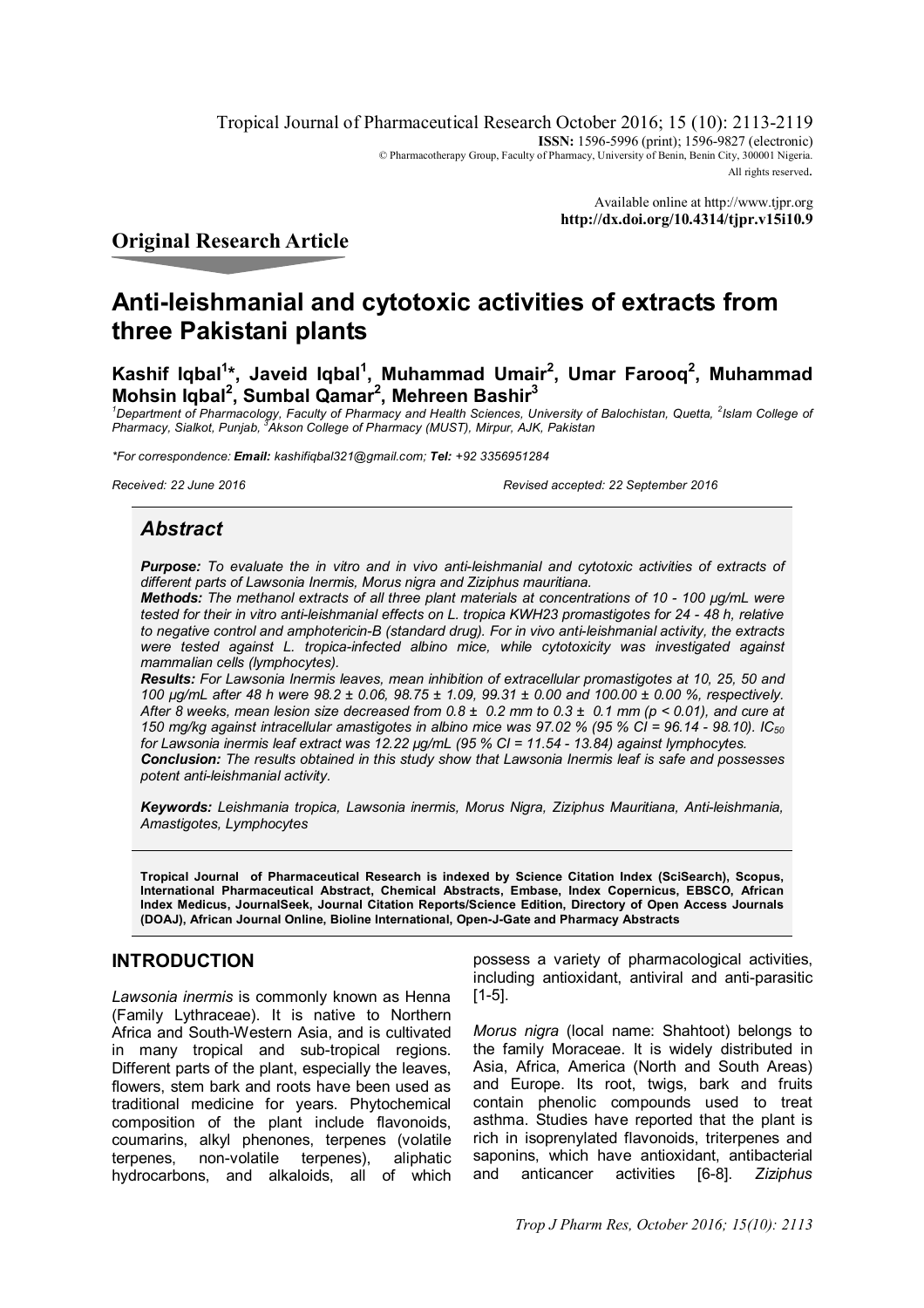*mauritiana* (local name: Ber) is a fruit tree which belongs to family Rhamnaceae. Its fruit has been used as a medicament for wound and ulcer healing, and as a sedative. Different parts of the plant exhibit pharmacological activities due to the presence of alkaloids, triterpenoids, and<br>saponins, which are reported to have which are reported to antimicrobial and antioxidant activities [9-13].

In this study, anti-leishmanial activities of different parts of *Lawsonia inermis, Morus nigra* and *Ziziphus mauritiana* were were investigated against *Leishmania tropica* promastigotes and amastigotes. The cytotoxic effects of the extracts on mammalian lymphocytes were also studied.

# **EXPERIMENTAL**

### **Chemicals**

Fetal bovine serum (FBS), dimethyl sulfoxide (DMSO), RPMI-1640 medium, amphotericin B, penicillin, streptomycin, formic acid, analytical grade solvents (ethanol, methanol and acetone) were purchased from Sigma-Aldrich (St. Louis, MO, USA). Water used for analysis was purified by deionization and 0.22 µm membrane filtration (Millipore, Billerica, MA, USA).

### **Collection of plant material and preparation of crude extract**

*Lawsonia inermis* leaves (LIL), stem bark (LISB) and seed (LIS); *Morus nigra* leaves (MNL) and stem bark (MNSB); and *Ziziphus mauritiana* leaves (ZML) and stem bark (ZMSB) were collected from the territory of Dera Ismail Khan, Khyber Pakhtunkhwa (KPK), Pakistan between August and September 2015. The plants were identified by Dr Siraj–ud-Din, Department of Botany, University of Peshawar, and voucher specimens [Bot, 200101 (pup), 200102 (pup), and 200106 (pup)] were deposited in the Herbarium of the Department. Each plant material was washed with distilled water before shade-drying at temperatures below 35 °C. The dried material was ground to powder and stored in a cool dark place until use. Crude extract was obtained by soaking 1 kg of powdered material in 2 liters of methanol for 1 week, with regular stirring. The extract was first filtered through muslin cloth, and then through Whatman filter paper no. 41. The filtrate was concentrated under reduced pressure at 46 °C in a rotary evaporator, and weighed.

### **Phytochemical screening**

The extracts were screened for phytochemical composition in accordance with the TLC method

of Stahl [14] by Benedict reagent (flavonoid and coumarin test), Dragendorff's reagent (alkaloid test), benzidine (phenol test), amide test and Kedde reagent (glycoside test).

### *In vitro* **anti-leishmanial activity**

*In vitro* anti-leishmanial activities of LIL, LISB, LIS, MNL, MNSB, ZML, and ZMSB extracts were tested with clinical isolate of *Leishmania tropica* promastigotes (KWH23, now Pakistani clinically isolated strain, UOP) according to growth inhibition assay described by lobal et al [15]. Promastigotes of *Leishmania tropica* were cultured in RPMI-1640 medium containing 10 % fetal bovine serum, 200 U/mL of penicillin, and 0.2 mg/mL of streptomycin. The parasites were cultured at 26 °C for 4 days in BOD incubator (Gallenkamp, size 1, UK), after which the promastigotes were harvested in sterile tubes. Viable cell count was done by transferring 5 - 10 µl of the promastigotes to a haemocytometer (Reichert, New York, U.S.A), and enumerating them under upright microscope (CX31, Olympus, Tokyo, Japan). The number of promastigotes (viable cell count, Vw) was calculated as in Eq 1.

Vw (live cells/ml) = C/L)D10<sup>4</sup> ………………. (1)

where C is number of live cells counted, L the number of large corner squares counted, and D is the dilution factor used

The harvested promastigotes were subsequently centrifuged at 2000 rpm for 10 min at 4  $^{\circ}$ C; the supernatant was removed, and the pellet reconstituted in fresh RPMI-1640 medium containing 10 % FBS to obtain a concentration of 1.4  $\times$  10<sup>6</sup> promastigotes/mL in the required volume (10 mL). This was dispensed (10 µl), using multiple pipettes, into 96-well culture plate containing the plant extracts in separate wells at three different concentrations (10, 25, 50 and 100 µg/mL), mixed and left in BOD incubator at 26 °C for two days. Thereafter, the promastigotes were counted under upright microscope (lens 40x) at 24 and 48 h in a haemocytometer. The *in vitro* anti-leishmania test was performed in triplicate and the mean percentage inhibition of parasite was obtained.

### *In vivo* **anti-leishmania assay**

Male BALB/c mice (20-32 g; aged 6-8 weeks) were used. The mice were supplied by Department of Pharmacology Animal Center, University of Peshawar, KPK, Pakistan. *Leishmania tropica* KWH23 promastigotes were cultured in RPMI-1640 medium containing 10 % fetal bovine serum, 200 U/mL penicillin and 0.2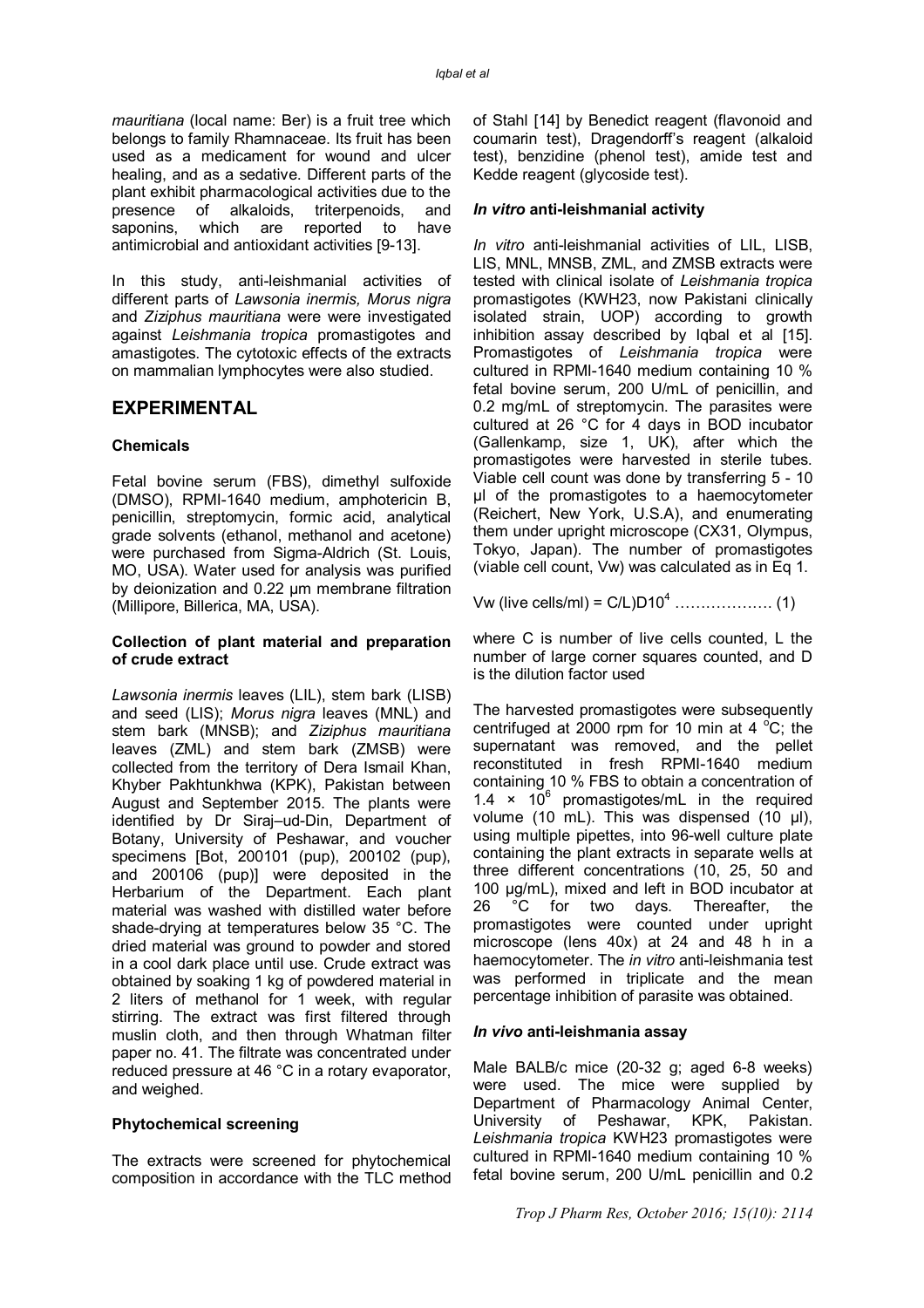mg/mL streptomycin. The parasite was cultured and multiplied at 26 °C for 4 days in BOD incubator and harvested. The harvested promastigotes were taken in sterile tubes and counted in a haemocytometer under upright microscope. Then the promastigotes were centrifuged at 2000 rpm for 10 min at 4 °C. The supernatant was discarded, while the pellet was diluted to 10 mL with fresh RPMI-1640 medium containing 10 % FBS. This was injected (10 µL) intraperitoneally into the cardiac cavity of BALB/c mice. Development of lesion was measured weekly with dial micrometer during the infection period. Infection was well established and lesions were clearly visible to the naked eye after 36 days. Treatment with the extracts started at this stage.

9 groups (n=6) of BALB/c mice were used, out of which 7 groups comprised extract-treated, 1 group was standard drug, and 1 group was negative control. The extracts were dissolved in DMSO and administered separately to groups I, II, III, IV, V, VI and VII at a dose of 30 mg/kg for 5 days (each group received one extract only). Amphotericin was used as standard drug at a dose of 15 mg/kg. No drug agent was used in group VIII (negative control). The drug was administered five times to each mice at 3-day intervals and result was recorded regularly. Dial micrometer was used to note the differences between sizes of the lesion in infected and uninfected mice weekly. Before and after treatment, needle aspirations of samples were taken from infection/lesion areas [15]. For detection of amastigotes under the light microscope, Giemsa stain was used under oil immersion. On 48th, 60th and 90th days postinfection, 60 mg of tissue sample was taken from lesion zones for biopsy. Each sample was smeared on slides stained with Giemsa and examined under light microscope.

### **Ethical statement**

This study was approved by Animal and Ethics Committee, Faculty of Pharmacy and Health Sciences, University of Balochistan (UOB), Quetta (approval ref. no. 093/FOPHS/UOB). The

**MNSB** 

ZML ZMSB

animals were maintained in accordance with UOB, Quetta Policy and international guidelines on the care and use of laboratory animals [16]. Standard diet and water were given *ad libitum* to the animals during the experiments.

### **Cytotoxicity test**

Fresh blood (10 mL) was taken in BD Vacutainer K2E (EDTA) from a healthy volunteer as a source of mammalian cells (lymphocytes) for cytotoxic analysis of extracts. The lymphocytes were isloated according to the method outlined by Bøyum [15,17]. Extracts were added at concentrations of 100, 50, 25 and 10 µg/mL in DMSO. Amphotericin (25 µg/mL) served as reference drug, while negative control was *Leishmania tropica* KWH23 promastigotes. Using a multipipette, equal concentration of promastigotes (1.4 x  $10^6$  promastigotes/mL) was put in each well of a 12-well culture plate, which was then incubated at 26 °C for 48 h. Viable lymphocytes and promastigotes were counted under light microscope (lens 40x) at 24 and 48 h. The cytotoxic test was carried out in triplicate, and  $IC_{50}$  values were determined.

### **Data analysis**

Inhibition (%) of parasite growth was expressed as mean  $\pm$  SD (n = 3). Cytotoxic activity was expressed as 50 % inhibitory concentration  $(IC_{50})$ and analysed by non-linear regression analysis. For *in vivo* assays, mean lesion size (mm) and percentage cure rate were analysed with GraphPad Prism 5 software (GraphPad software, San Diego, CA). *P* < 0.05 was taken as significant.

# **RESULTS**

Terpenoids, Flavonoids, Alkaloids

### **Phytochemical profile of plant extracts**

Methanolic extract of *Morus nigra* stem bark exhibited highest extraction yield of 30.35 % while the lowest vield of 9.32 % was seen in leaves of *Lawsonia inermis*. The yields for all extracts are shown in Table 1.

| <b>Plant Extract</b> | Yield (%) | <b>Phytochemical profile</b>                 |
|----------------------|-----------|----------------------------------------------|
| LIL                  | 9.32      | Tannins, Flavonoids, Coumarins, Terpenes     |
| <b>LISB</b>          | 25.11     |                                              |
| LIS                  | 11.13     |                                              |
| MNL                  | 26.89     | Triterpenes, Flavonoids, Coumarins, Saponins |

 **Table 1:** Yield of methanol plant extracts

30.35

10.15 18.15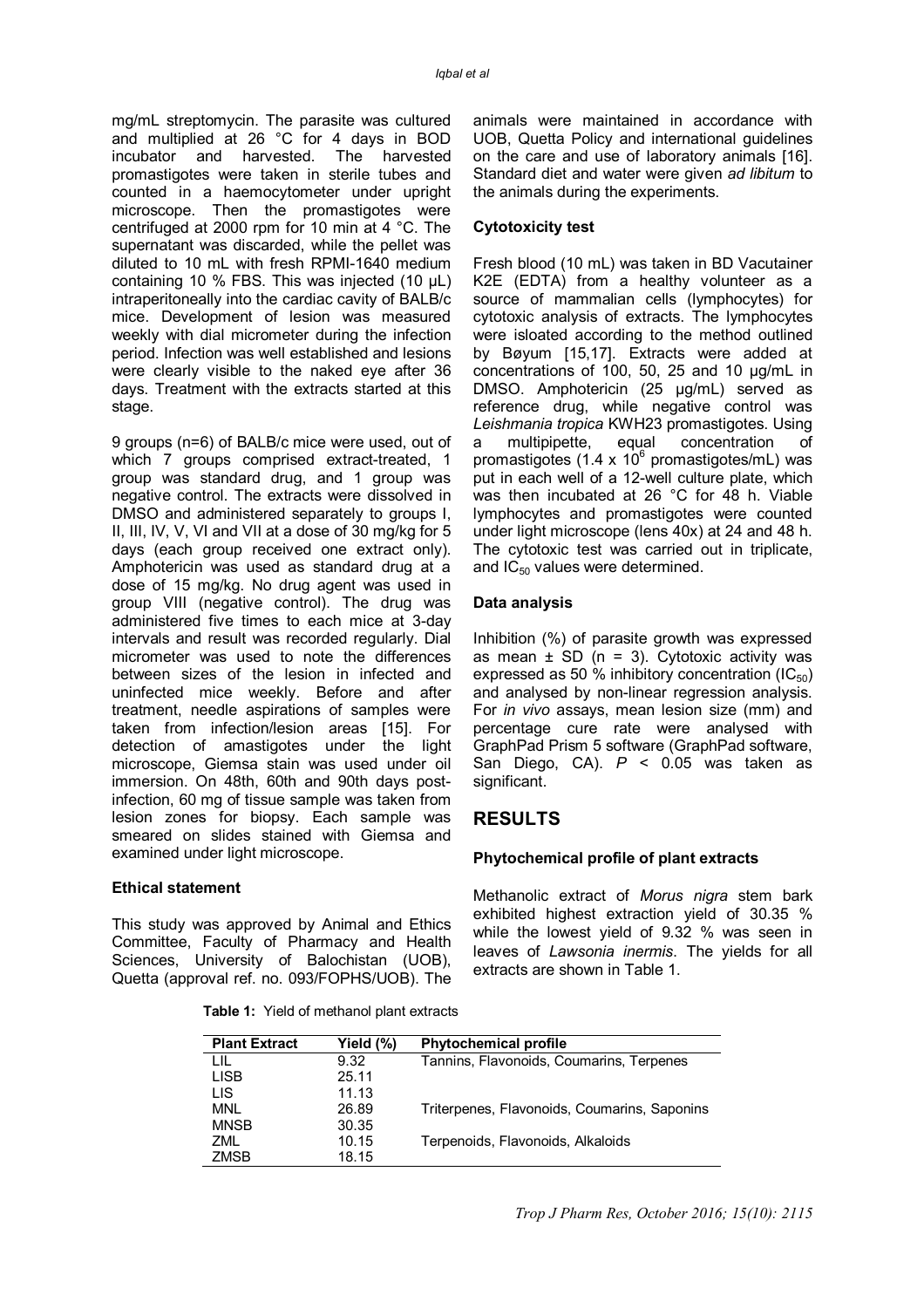#### *In vitro* **antileishmanial activity**

The extracts produced inhibition ranging between 22 and 66.1 at 10 µg/mL, while at 100 µg/mL, inhibition ranged between 39.06 and 93 % (Table 2). At 48 h, inhibition ranged between 40.09 and 98.2 at 10 µg/mL, and between 60.01 and 100 % at 100 µg/mL. Methanol extract of *Lawsonia inermis* leaves and seed exhibited highest activities (100 %) at 100 µg/mL. *Lawsonia inermis* stem bark showed promising inhibitory activity, with 98 % at 100 µg/mL. In comparison with negative control (NC), except for 24th hour analysis of *Morus nigra* (stem bark and leaves) and *Ziziphus mauritiana* (leaves and stem bark) with parasitic inhibition ranging between 39.06 and 50.09 % at 100 µg/mL, all extracts showed promising parasite inhibition against *L. tropica. Lawsonia inermis* showed the most significant

**Table 2:** *In vitro* anti-leishmanial activity of plant extracts

results, ranging between 90 and 93 % antileishmanial activity after 24 h at 100 µg/mL.

#### *In vivo* **anti-leishmanial activity**

*In vivo* anti-leishmanial activities of LIL, LISB, LIS,MNL, MNSB*,* ZML, and ZMSB in albino mice infected with 0.02 mL clinically isolated *L. tropica* KWH23 having 1.4 x  $10^6$  promastigotes via intraperitoneal route, showed promising results after 36-120 days (Table 3). In six (6) sample groups, mean lesion size of mice decreased significantly from  $0.5 \pm 0.51$  mm to  $0.3 \pm 0.9$  mm after treatment with the plant extracts, but the mean lesion size of the negative group reached 1.5 ± 0.5 mm (*p* > 0.05), whereas in amphotericin-B group, it decreased from 0.95 ± 0.6 mm to  $0.35 \pm 0.6$  mm, at the end of  $8<sup>th</sup>$  week.

| Sample      | Sample concentration | Inhibition (%)   |                  |
|-------------|----------------------|------------------|------------------|
|             | $(\mu g/mL)$         | 24h              | 48h              |
| LIL         | 10                   | 66.1±0.02        | $98.2 \pm 0.06$  |
|             | 25                   | 78.68±0.03       | $98.75 \pm 1.09$ |
|             | 50                   | $85.35 \pm 0.10$ | $99.31 \pm 0.00$ |
|             | 100                  | $90.00 \pm 0.34$ | 100.00±0.00      |
| <b>LISB</b> | 10                   | 55.10±0.70       | 95.11±0.00       |
|             | 25                   | 62.00±0.20       | 96.03±0.57       |
|             | 50                   | 70.07±0.40       | $98.01 \pm 1.00$ |
|             | 100                  | 80.00±0.20       | 98.96±0.00       |
| <b>LIS</b>  | 10                   | 80.01±0.40       | $95.04 \pm 0.10$ |
|             | 25                   | 84.00±0.30       | $97.37 \pm 0.00$ |
|             | 50                   | 88.05±0.20       | $98.95 \pm 0.37$ |
|             | 100                  | 93.00±0.20       | 100.00±0.00      |
| <b>MNL</b>  | 10                   | 34.00±0.10       | $50.55 \pm 0.18$ |
|             | 25                   | 38.56±0.40       | 55.90±0.07       |
|             | 50                   | 45.01±0.04       | $60.23 \pm 0.24$ |
|             | 100                  | $50.09 \pm 0.06$ | 65.98±0.96       |
| <b>MNSB</b> | 10                   | 22.00±0.00       | 40.09±0.06       |
|             | 25                   | $32.09 \pm 0.10$ | 42.33±1.09       |
|             | 50                   | $35.11 \pm 0.70$ | 45.98±0.00       |
|             | 100                  | 40.23±0.40       | 47.78±0.87       |
| ZML         | 10                   | 29.19±0.20       | $60.09 \pm 0.37$ |
|             | 25                   | 35.07±0.05       | $65.67 \pm 1.15$ |
|             | 50                   | $39.10 \pm 0.20$ | $67.54 \pm 1.27$ |
|             | 100                  | 45.68±0.40       | 70.03±1.59       |
| <b>ZMSB</b> | 10                   | 23.00±0.90       | $55.99 \pm 0.00$ |
|             | 25                   | 27.07±0.08       | 57.22±0.17       |
|             | 50                   | 32.16±0.09       | 58.33±0.00       |
|             | 100                  | 39.06±0.08       | $60.01 \pm 1.48$ |
| Amp         | 10                   | $55.12 \pm 0.16$ | 94.09±0.06       |
|             | 25                   | 67.34±0.09       | 97.67±1.09       |
|             | 50                   | 76.45±0.10       | 98.62±0.00       |
|             | 100                  | 81.78±0.07       | 99.55±0.57       |
| <b>NC</b>   | 10                   | $0.00 \pm 0.00$  | $0.00 \pm 0.00$  |
|             | 25                   | $0.00 \pm 0.00$  | $0.00 \pm 0.00$  |
|             | 50                   | $0.00 \pm 0.00$  | $0.00 \pm 0.00$  |
|             | 100                  | $0.00 \pm 0.00$  | $0.00 \pm 0.00$  |
|             |                      |                  |                  |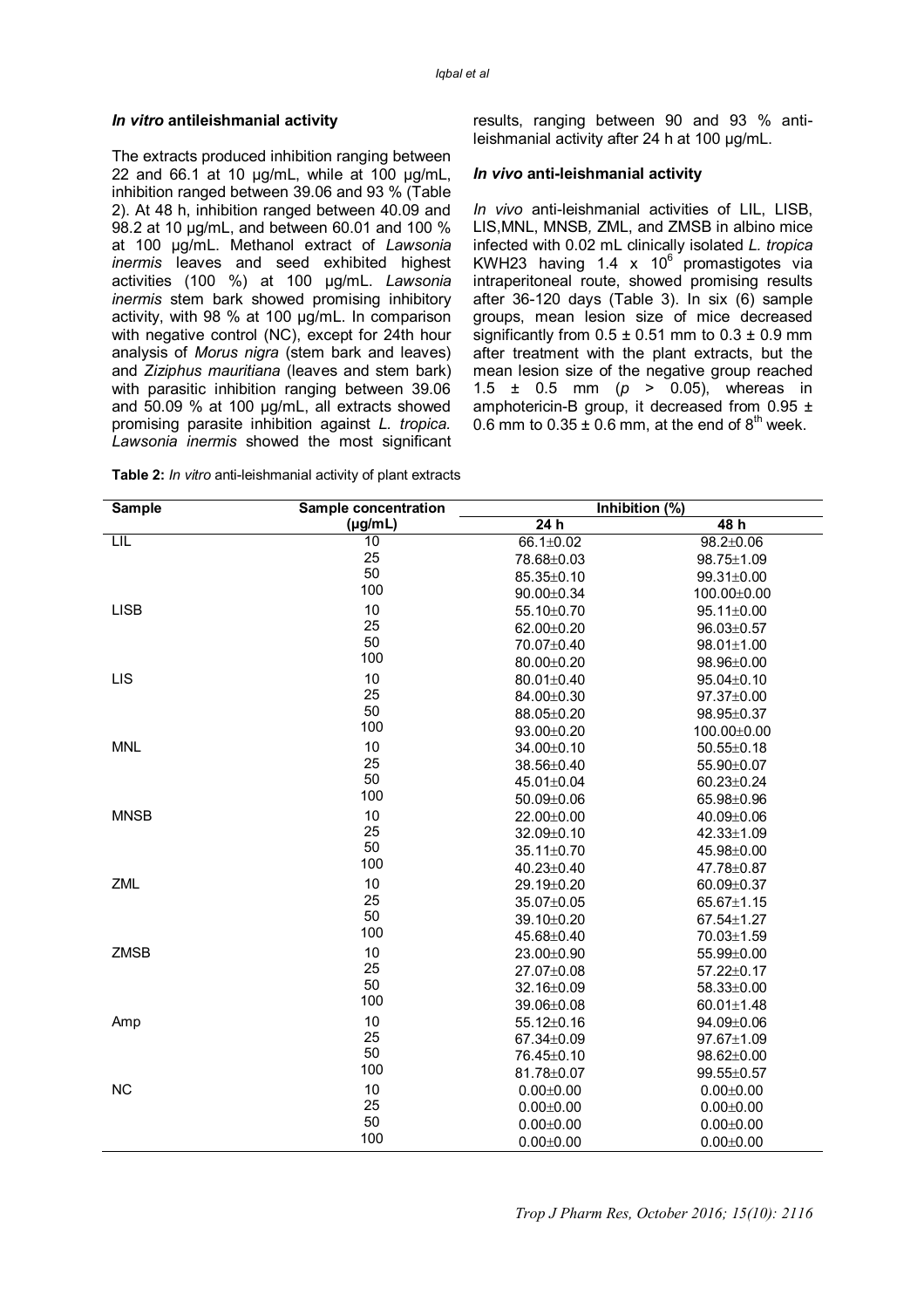| Sample      | <b>Dosing</b><br>regimen <sup>a,b</sup><br>(for 5<br>days) | <b>Mean lesion</b><br>(mm) pre-<br>treatment | <b>Mean lesion</b><br>(mm) post-<br>treatment<br>(after 8 weeks) | % Cure rate<br>(with 95%<br>Confidence<br>intervals, CI) | No: of mice<br>cured/No: of<br>mice Infected | Mean<br>survival<br>time<br>(days) |
|-------------|------------------------------------------------------------|----------------------------------------------|------------------------------------------------------------------|----------------------------------------------------------|----------------------------------------------|------------------------------------|
| LIL         | 30mg/kg                                                    | $0.8 + 0.2$                                  | $0.3 + 0.1$                                                      | 97.022<br>$(96.136 - 98.097)$                            | 6/6                                          | ≥60                                |
| <b>LISB</b> | 30mg/kg                                                    | $0.6 + 0.3$                                  | $0.4 + 0.7$                                                      | 85.27<br>$(84.205 - 86.84)$                              | 5/6                                          | ≥60                                |
| LIS         | 30mg/kg                                                    | $0.5 + 0.8$                                  | $0.3 + 0.9$                                                      | 90.51<br>$(89.61 - 91.89)$                               | 6/6                                          | ≥60                                |
| <b>MNL</b>  | 30mg/kg                                                    | $0.85 \pm 0.1$                               | $0.71 \pm 0.3$                                                   | 60.194<br>$(61.002 - 63.671)$                            | 3/6                                          | ≥60                                |
| <b>ZML</b>  | 30mg/kg                                                    | $0.72 \pm 0.2$                               | $0.60 + 0.2$                                                     | 75.02<br>(74.96-76.39)                                   | 4/6                                          | ≥60                                |
| <b>ZMSB</b> | 30mg/kg                                                    | $0.65 \pm 0.1$                               | $0.5 + 0.51$                                                     | 70.151<br>$(69.487 - 72.941)$                            | 3/6                                          | ≥60                                |
| Amp         | 15mg/kg                                                    | $0.95 + 0.6$                                 | $0.35 + 0.6$                                                     | 95.00<br>(94.583-96.02)                                  | 6/6                                          | ≥60                                |
| NC.         | 30mg/kg                                                    | $0.7 + 0.5$                                  | $1.5 \pm 0.5$                                                    | 0.000                                                    | 0/6                                          | ≥0                                 |

**Table 3:** *In vivo* anti-leishmanial activities of plant extracts

Data are mean lesion size (mm) ± SD

Mice that received methanol extract of *Morus nigra* leaves, *Ziziphus mauritiana* leaves and *Ziziphus mauritiana* stem bark had mean lesion size of  $0.71 \pm 0.3$  mm,  $0.60 \pm 0.2$  mm and  $0.5 \pm 0.3$ 0.51 mm, respectively; with corresponding % cure of 60.194 %, 75.02 % and 70.151 % respectively after 8 weeks of treatment. The average mean lesion size observed for the mice treated with *Lawsonia inermis* leaves, stem bark and seed extracts decreased to  $0.3 \pm 0.1$ ,  $0.4 \pm 0.1$ 0.7, and  $0.3 \pm 0.9$  mm respectively, corresponding to a cure of 97.022, 85.27 and 90.51 %, respectively. It is evident that from the results that *Lawsonia inermis* leaves and seed exhibited potent *in vivo* anti-leishmanial activities against *L. tropica.*

**Table 4:** Cytotoxic Effect of Plant extract. Data represent  $IC_{50}$  (µg/ml) with 95 % confidence limit

| <b>Sample</b> | Inhibition (µg/ml, Cl) |
|---------------|------------------------|
| LШ            | 12.215 (11.543-13.841) |
| LISB          | 14.752 (13.286-14.751) |
| LIS.          | 15.312 (14.013-15.992) |
| MNI           | >100                   |
| 7MI.          | $IC_{50}$ (µg/ml) 95%  |
| <b>ZMSB</b>   | >100                   |

#### **Cytotoxic effects**

LIL, LISB, LIS, MNL*,* ZML, and ZMSB showed moderate *in vitro* cytotoxic effects against lymphocytes after 24-48 h (Table 4). Methanol extract of *Morus nigra* leaves and *Ziziphus mauritiana* leaves and stem bark showed highest cytotoxic activities at a concentration of more than 100 µg/mL. Lowest cytotoxic activity was observed when *Lawsonia inermis* leaves, stem bark and seed extract were exposed to

lymphocytes, with  $IC_{50}$  values of 12.215, 14.752 and 15.312 µg/mL, respectively.

### **DISCUSSION**

In this work, methanol was selected as a solvent for extraction due to its polar nature. All parts of *Lawsonia inermis* showed in vitro inhibition ranging between  $98.96 \pm 0.00$  and  $100 \pm 0.00$  at 100 µg/ml concentration (*p* < 0.01) after 48 hours. This is in agreement with anti-leishmanial activity of the plant as reported previously [18]. It is known that *Lawsonia inermis* possesses secondary metabolites such as flavonoids, tannins, coumarins, terpenes, saponins and alkaloids [2,6,10]. These phytochemicals might be responsible for the observed antileishmanial and cytotoxic activities against *L. tropica*.

*Lawsonia inermis* possessed significant *in vitro* and *in vivo* activity against *L. tropica* promastigotes at levels higher than those of *Morus nigra, Ziziphus muaritiana* and Amphotericin-B. Most albino mice were cured within 120 days of infection, when extract of *Lawsonia inermis* was given, with mean lesion size decreased up to  $0.3 \pm 0.1$  mm after the 8th week. This curative effect may be due to extractinduced death of promastigotes/amastigotes through inhibition of metabolic pathways of *L. tropica* strains. The cytotoxic effect of *Lawsonia inermis* leaves was lower (IC<sub>50</sub> value: 12.215 µg/mL) when compared with other tested plant extracts.

However the observed cytotoxic effect of *Lawsonia inermis* is consistent with previous reports on its cytotoxicity against Hep G2 and MCF – 7 [19].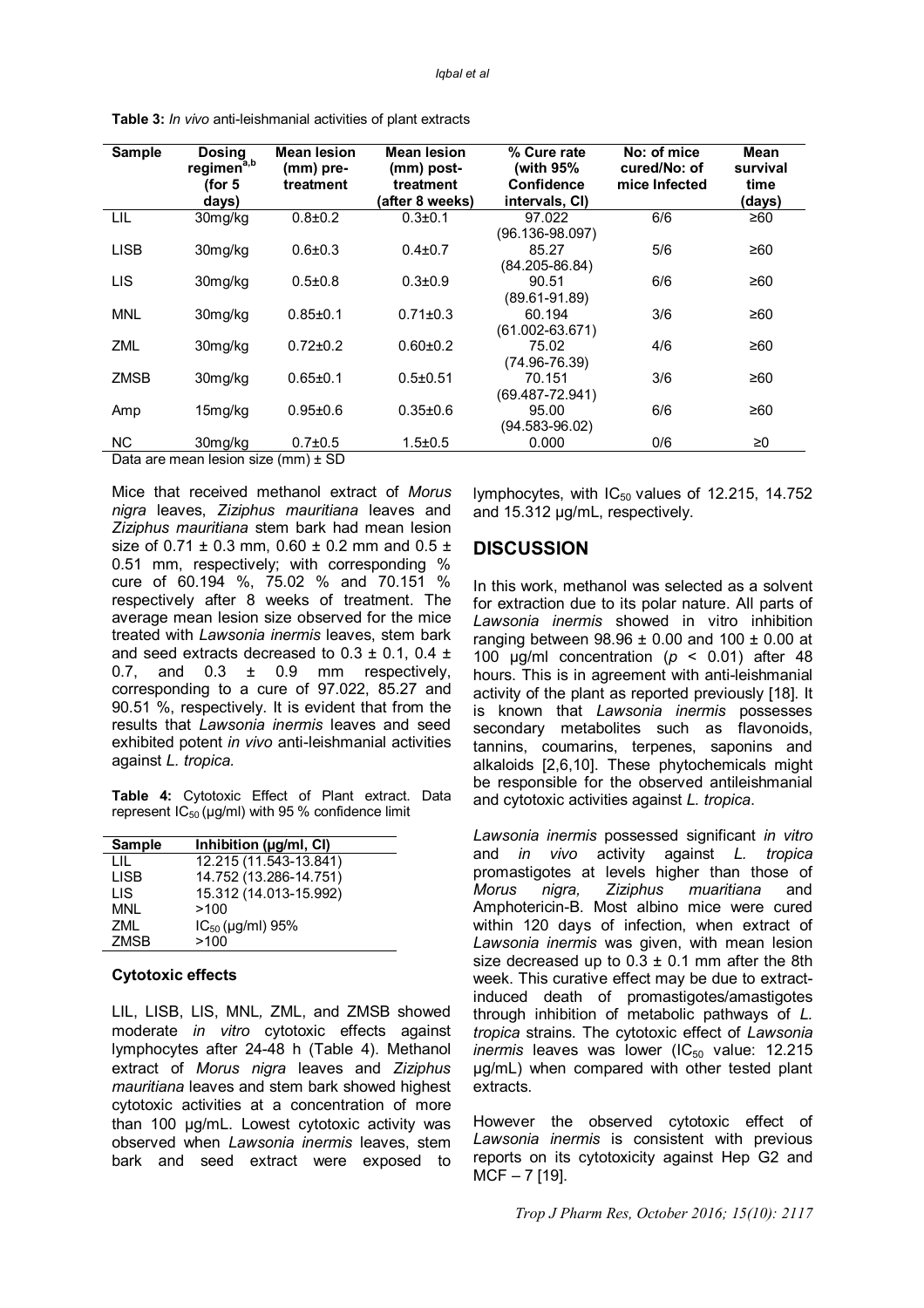Although different biological activities related to these plants have been reported in literature, this is the first time that a comprehensive study in respect of *in vitro, in vivo* and cytotoxic activities of *Lawsonia inermis* (leaves, stem bark and seed), *Morus nigra* leaves, and *Ziziphus mauritiana* (leaves and stem bark) are reported against *L. tropica* and mammalian cells.

# **CONCLUSION**

The findings of this study indicate that the leaves of *Lawsonia inermis* possess potent antileishmanial properties against *L. tropica*, probably due to the presence of tannins, flavonoids, coumarins and terpenes. This plant offers some promise as a source of newer and safer anti-leishmanial drugs.

### **DECLARATIONS**

### *Acknowledgement*

The authors would like to thank Prof Dr Fazal Subhan of Department of Pharmacy, University of Peshawar, Peshawar, Pakistan for providing the albino mice and other technical support.

#### *Conflict of Interest*

No conflict of interest associated with this work.

#### *Contribution of Authors*

The authors declare that this work was done by the authors named in this article and all liabilities pertaining to claims relating to the content of this article will be borne by them.

# **REFERENCES**

- *1. Liou JR, ElShazly M, Du YC, Tseng CN, Hwang TL, Chuang YL, Hsu YM, Hsieh PW, Wu CC, Chen SL, et al., 1,5-Diphenylpent-3-en-1-ynes and methyl naphthalene carboxylates from Lawsonia inermis and their anti-inflammatory activity. Phytochemistry 2013; 88: 67–73.*
- *2. Semwal RB, Semwal DK, Combrinck S, Cartwright-Jones C, Viljoen A. Lawsonia Inermis L. (henna): Ethnobotanical, Phytochemical and pharmacological aspects. J Ethnopharmacol 2014; 155: 80-103.*
- *3. Hsouna AB, Trigui M, Culioli G, Blache Y, Jaoua S. Antioxidant's constituents from Lawsonia Inermis leaves: Isolation, structure elucidation and antioxidative capacity. Food Chem 2011; 125: 193-200.*
- *4. Khan MM, Ali A, Jain DC, Bhakuni RS, Zaim M, Thakur RS. Occurrence of some antiviral sterols in Artemisia annua. Plant Sci 1991; 75(2): 161-165.*
- *5. Okpeton T, Yolou S, Gleye C, Roblot F, Loiseau P, Bories C, Grellier P, Frappier F, Laurens A, Hocquemiller R Antiparasitic activities of medicinal plants used in Ivory Coast. J Ethanopharmacol 2004; 90(1): 91-97.*
- *6. Mazimba O, Majinda RR, Motihanka D. Antioxidant and antibacterial constituents from Morus Nigra. Afr J Pharm Pharmacol 2011; 5(6): 751-754.*
- *7. Arfan M, Khan R, Rybarczk A, Amarowicz R. Antioxidant activity of Mulberry fruit extracts. Int J Mol Sci 2012; 13: 2472-2480.*
- *8. Vitali A, Ferrari F, Monache GD, Bombardelli E, Botta B. Synthesis and biosynthesis of Isocordoin. Planta Med 2001; 67: 475-477.*
- *9. Ademir FM, Graciela M, Vinicius I. The Alkaloids: Chemistry and Biology. Academic Press, London, 2009; 67: 79-141*
- *10. Lee S, Min B, Lee C, Kim K, Kho Y. Cytotoxic triterpenoids from the fruits of Zizyphus jujube. Planta Med 2003; 69: 1051-1054*
- *11. Yoshikawa K, Shimono N, Arihara S. Antisweet substances jujuboa saponins I-III from Ziziphus jujuba revised structure of ziziphin. Tetrahedron Lett 1991; 32:7059-7062.*
- *12. Kayser O, Arndt SK. Antimicrobial activity of some Ziziphus species used in traditional medicine. Pharma Pharmacolo Lett 2000; 10: 38-40.*
- *13. Ndhlala AR, Chitindingu K, Mupure C, Murenje T, Ndhlala F, Benhura MA. Antioxidant properties of methanolic extracts from Diospyros mespiliformis (jackal berry), Flacourtia indica (Batoka plum), Uapaca kirkiana (wild loquat) and Ziziphus mauritiana (yellow berry) fruits. Int J Food Sci Tech 2008; 43: 284-288.*
- *14. Stahl E. Thin Layer Chromatography 2nd Edition Springer-Verlag Berlin, Heidelberg, GmbH. 1969; 854- 905*
- *15. Iqbal K, Iqbal J, Afreen MS. Comparative Study on Antileishmanial and Cytotoxic activity of Lawsonia Inermis bark and Aloe Vera leaves. Int J Biol Pharm Allied Sci 2016, 5(6), 1490-1500.*
- *16. Bøyum A. Isolation of lymphocytes, granulocytes and macrophages. Scand J Immunol 1976; 5: 9–15.*
- *17. Serakta M, Djerrou Z, Mansour-Djaalab H, Kahlouche-Riachi F, Hamimed S, Trifa W, Belkhiri A, Edikra N, Pacha YH., Antileishmanial activity of some plants growing in Algeria: Juglans regia, Lawsonia Inermis and salvia officinalis. Afr J Tradit Complement Altern med 2013; 10 (3): 427-430.*
- *18. National Research Council of The National Academy of Sciences. Guide for the Care and Use of Laboratory Animals: 8th edn. Washington, D.C.: The National Academies Press; 2010.*
- *19. Endrini S, Rahmat A, Ismail P, Taufiq-Yap YH. Comparing of the cytotoxicity properties and mechanism of Lawsonia Inermis and Strobilanthes crispus extract*

*Trop J Pharm Res, October 2016; 15(10): 2118*